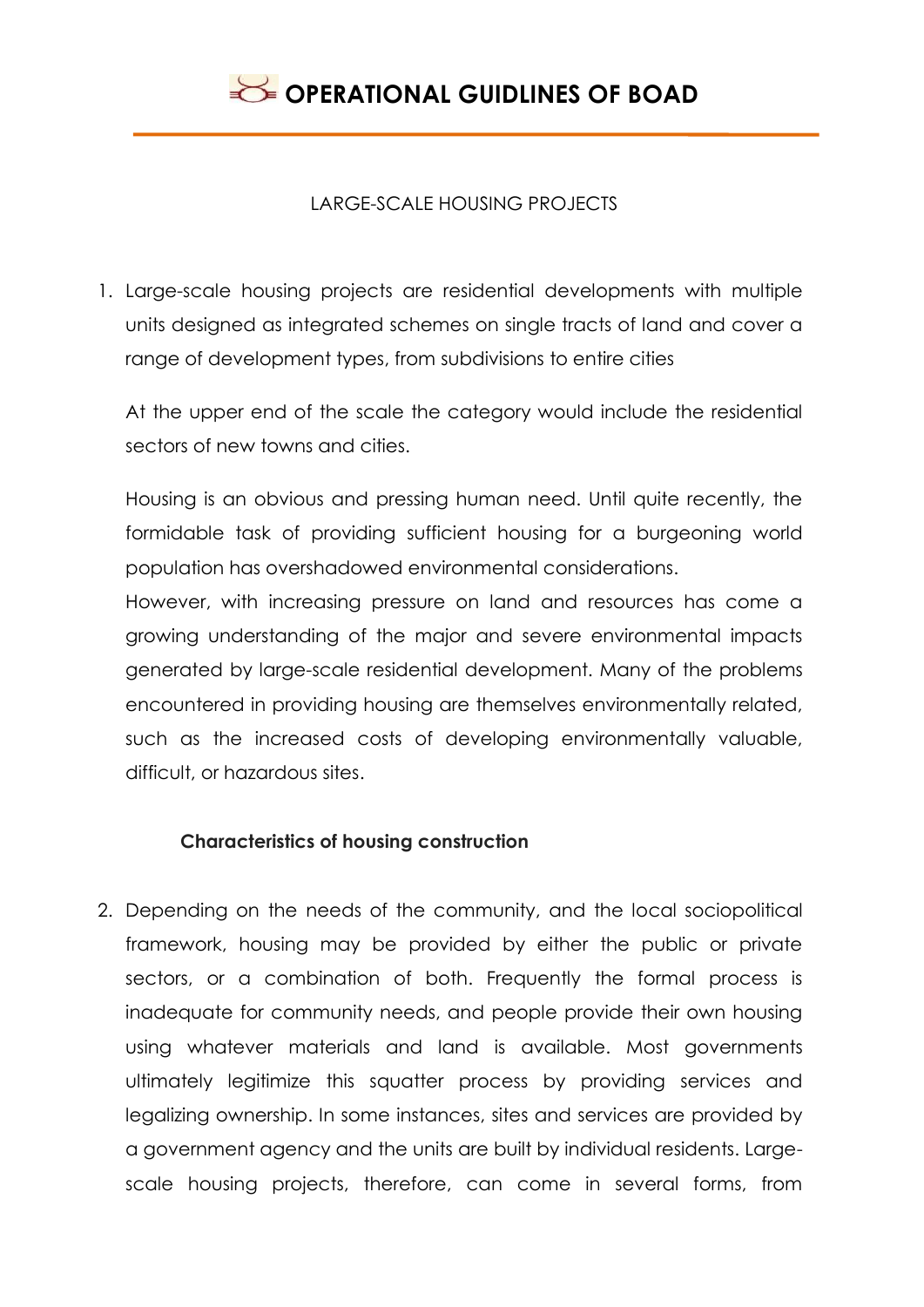traditional public housing, government assisted private housing, upgrading of existing informal housing, and new sites and services projects, all of which are included in this section of the sourcebook. The lower end is more difficult to determine because of the ease with which housing schemes can be split into smaller phases to avoid categorization. However, 10 hectares are sometimes used as the lower limit of development size for compliance with certain environmental regulations, and this might be a reasonable working limit for single family detached housing, attached, courtyard, and other types of low-rise schemes, regardless of the number of units. When a number of small projects begin to aggregate into a larger neighborhood, they should be treated as a large project, since experience suggests that the environmental impacts will be just as severe as a single large project, and perhaps even greater, because there may be less enforcement of regulatory standards.

3. The housing issue is closely linked to the conditions of human life, and because of possible damage that may arise in case of poor planning of residential construction, it is important to pay particular attention to environmental and social assessments of housing projects construction

#### **Potential Environmental Impacts**

#### **Direct Impacts**

4. Impacts related to the project siteThere are many natural and manmade conditions that have serious negative impacts on the living environment and preclude the choice of a particular site; for example, flood dangers, unstable soil conditions, seismic or volcanically activity, highly saline soils, etc. Man-made conditions are related to waste disposal areas and land that has been subjected to industrial or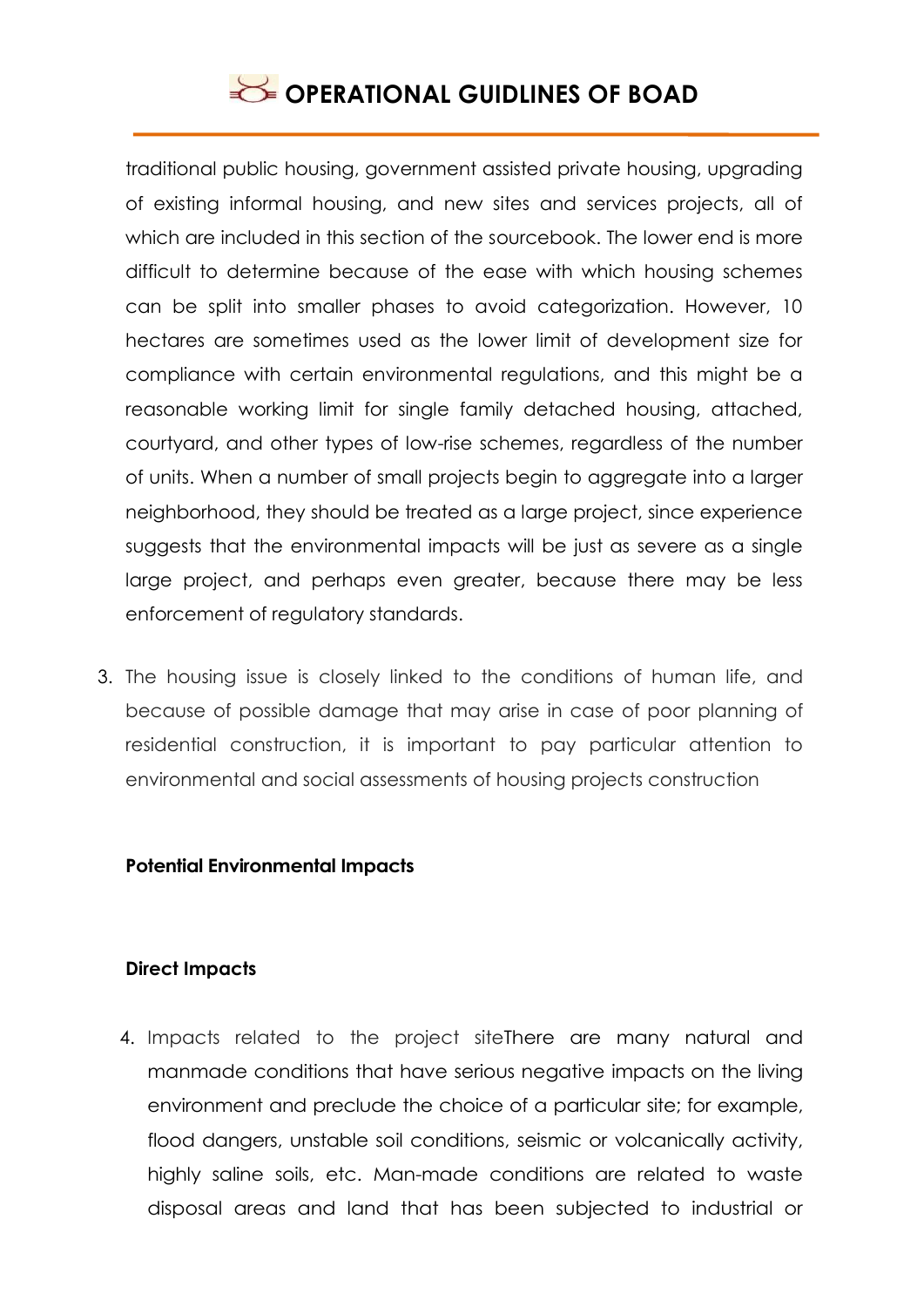extractive processes, such as mining (for further explanation, see Table 1 at the end of this section).

- 5. Direct environmental impacts of housing, development occur at regional, local and site scales. The largest regional effects occur from the loss of land; prime agricultural land is often the major resource lost to development. Forests, wetlands, and habitats containing rare and endangered species, etc., are all threatened if adequate regional planning policies are not implemented. Care should therefore be taken to ensure that the long-term value of such lost or disrupted resources is identified and balanced against the need for housing.
- 6. Residential development contributes to air and water pollution from heating and cooling fuel use and sewage, etc. Increased solid wastes and traffic also can be expected.
- 7. Disruption of existing natural systems from poorly designed projects accelerate erosion and siltation, affecting both surface and groundwater quality. Groundwater quantity may be diminished due to extraction and decreased infiltration of rainwater. Increased runoff and flooding occur due to the increased impervious area (e.g., paving), and removal of vegetation and disruption of natural drainage patterns. Existing streams experience more extreme flood/drought cycles. Stormwater drainage and sanitary waste systems tax the absorption and treatment capacity of local soils and drainage networks, and groundwater becomes polluted. Erosion, subsidence, landslides, and other mechanical failure of soils and subsoils occur on improperly developed sites, particularly where there are steep slopes. Removal of vegetation may affect local climatic conditions, causing extreme temperature fluctuations and greater exposure to wind and solar radiation.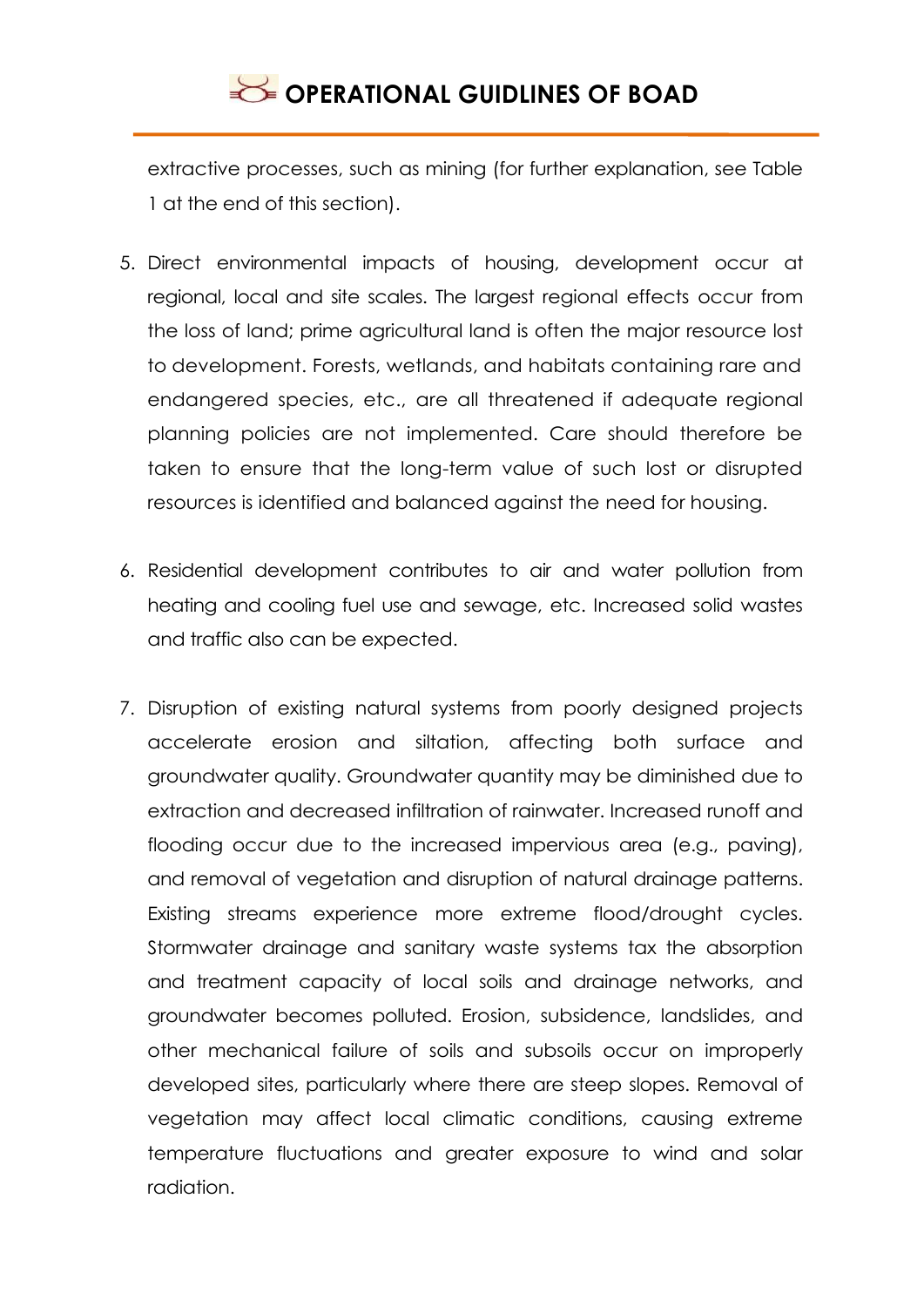### **Construction Impacts**

8. Building sites during construction are particularly vulnerable to environmental disturbance. . Therefore, many seriously damaging and unnecessary impacts to the environment occur. Vegetation is removed, exposing the soil to rain, wind, and other disturbances. Excavation and grading further exacerbate this situation. Runoff increases resulting in erosion and siltation. Heavy machinery and the storage of materials compact soils making them less permeable and destroying their structure. Vegetation that is not removed may be damaged by construction equipment. Construction activity also affects the immediate surroundings of the site, e.g., by the congestion of existing roads and access points and increased noise and dirt and also accident.

#### **Indirect Impacts**

9. 9The manufacture, extraction, or harvesting of materials, such as bricks, cement and aggregates, coral, lumber, etc., increases during construction. This may temporarily benefit the local economy, but it may also result in shortages, the wasteful exploitation of natural resources such as forests, or the overtaxing of the local labor force. Induced development may also occur due to changes in movement patterns caused by, for example, activities displaced by the new housing. Involuntary resettlement of existing populations may also be a factor Indirect impacts associated with specific problems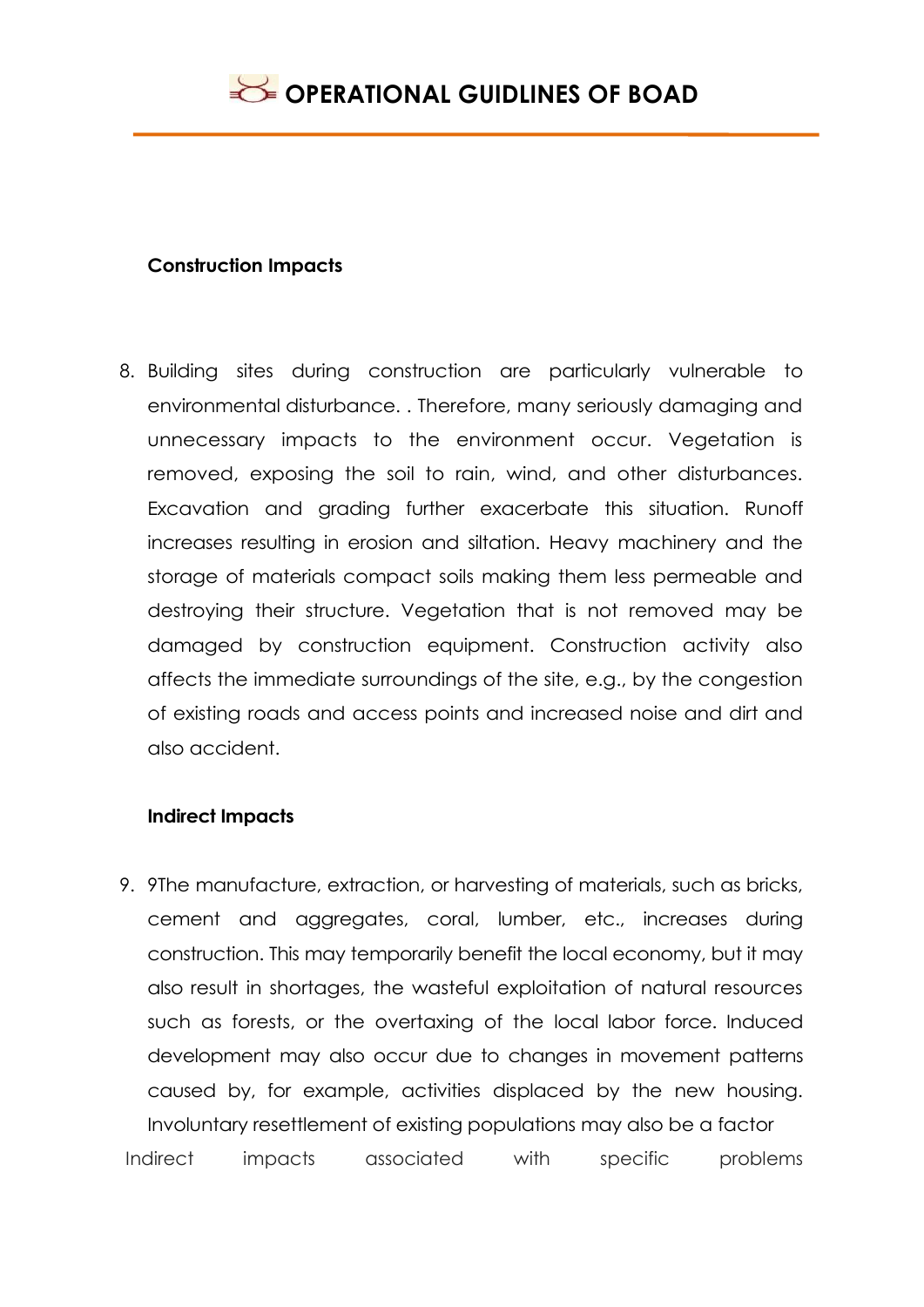The accommodation as type of development

- 10.While housing projects can consume considerable amounts of land they are composed of small individual units. The unitary quality of housing makes it very flexible, adaptable to almost any environment. This can be disadvantageous environmentally since it is relatively easy to build in unsuitable areas and ignore impacts and hazards at the outset. It also means that EA requires a broad knowledge of environmental impacts at many different scales..
- 11.In some countries and areas where such models are not necessarily adapted to local conditions and needs, the project did not sufficiently taken into account in an integrated way, the social and economic environment in the planning components and this either inhibited the development of the project or impacted significantly the natural and social environments.

Cultural/Environmental Relationships

.

12.Assessments of environmental impacts of large-scale housing projects requires an understanding of indigenous lifestyles and preferences in order to achieve and maintain sustainability. New development can damage the existing cultural fabric of a region or neighborhood. A community derives its character from many generations of interaction between the people and their surroundings. Large-scale housing development introduces change not only to the natural environment, but to these living patterns, to people's relationship to the land; and the effects on the people can be significant.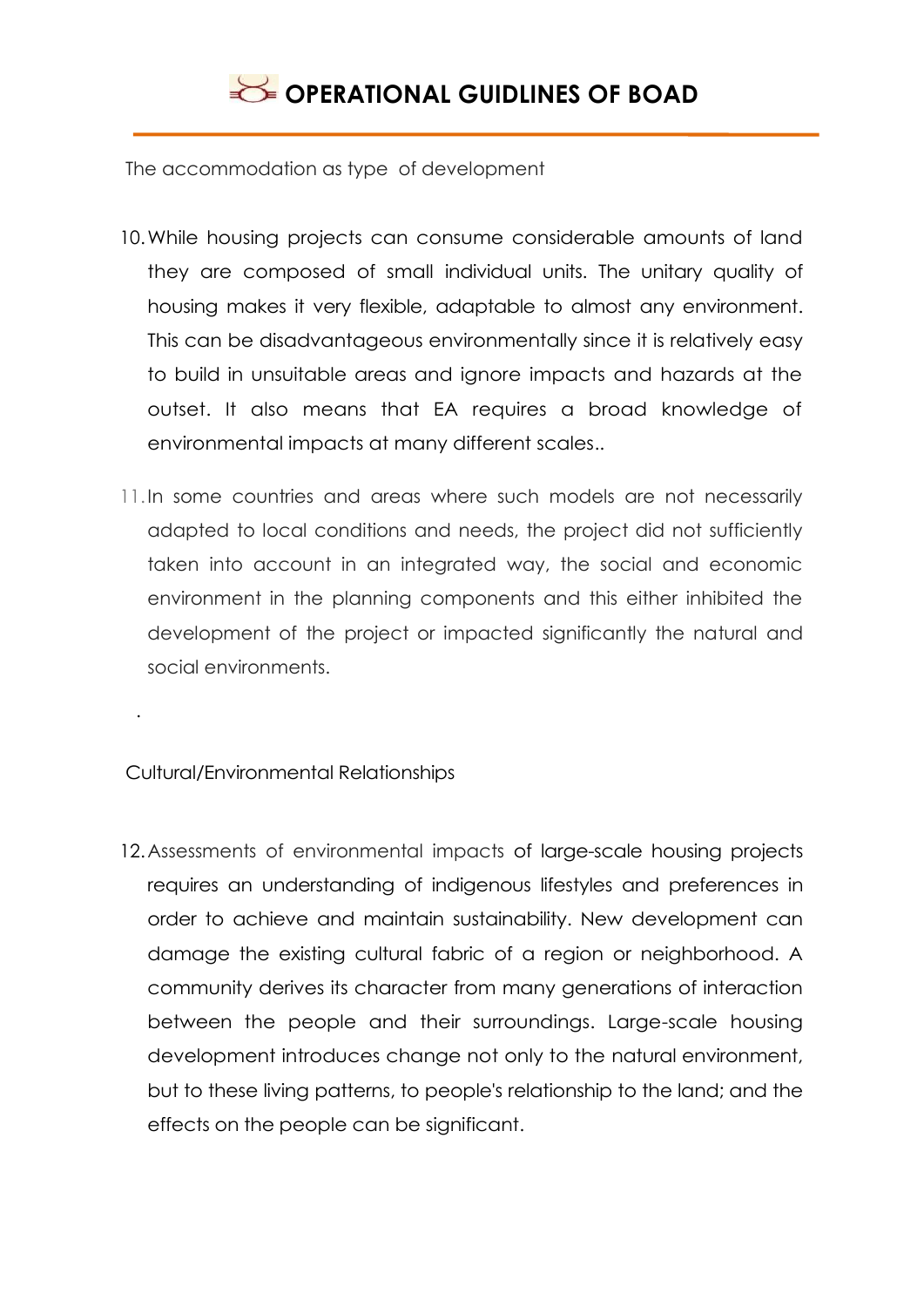13.In traditional societies, an enduring relationship between a community and the land it occupies normally indicates a relatively stable ecological balance. The relationship may not be as productive and symbiotic as in a natural ecosystem, but it is stable on a human time scale. Therefore, the extent to which a large project disrupts traditional relationships to the land should be assessed.

#### **Mitigating Measures**

The following measures suggested by the West African Development Bank constitute directives which the projects in which the bank invests should follow

#### **Choice of the site**

.

Siting of projects to avoid ecologically sensitive, difficult, or unsafe areas is the best and most costeffective way to minimize environmental impacts. To properly evaluate choice available, a regional data-base should be developed to identify and map principal environmental resources, such as major drainage patterns, freshwater and coastal wet-lands, forests and other important natural habitats, prime agricultural land, etc. Where a regional database has not been developed, satellite data, aerial photography, data from academic or commercial sources, or local anecdotal information may provide a useful approximation. Such an analysis can eliminate the least suitable sites from consideration..

Site Analysis and Evaluation

14- After the initial site choice has been made, a site analysis and evaluation will identify potential environmental impacts. The goal is to understand how the site works; an extensive inventory is less important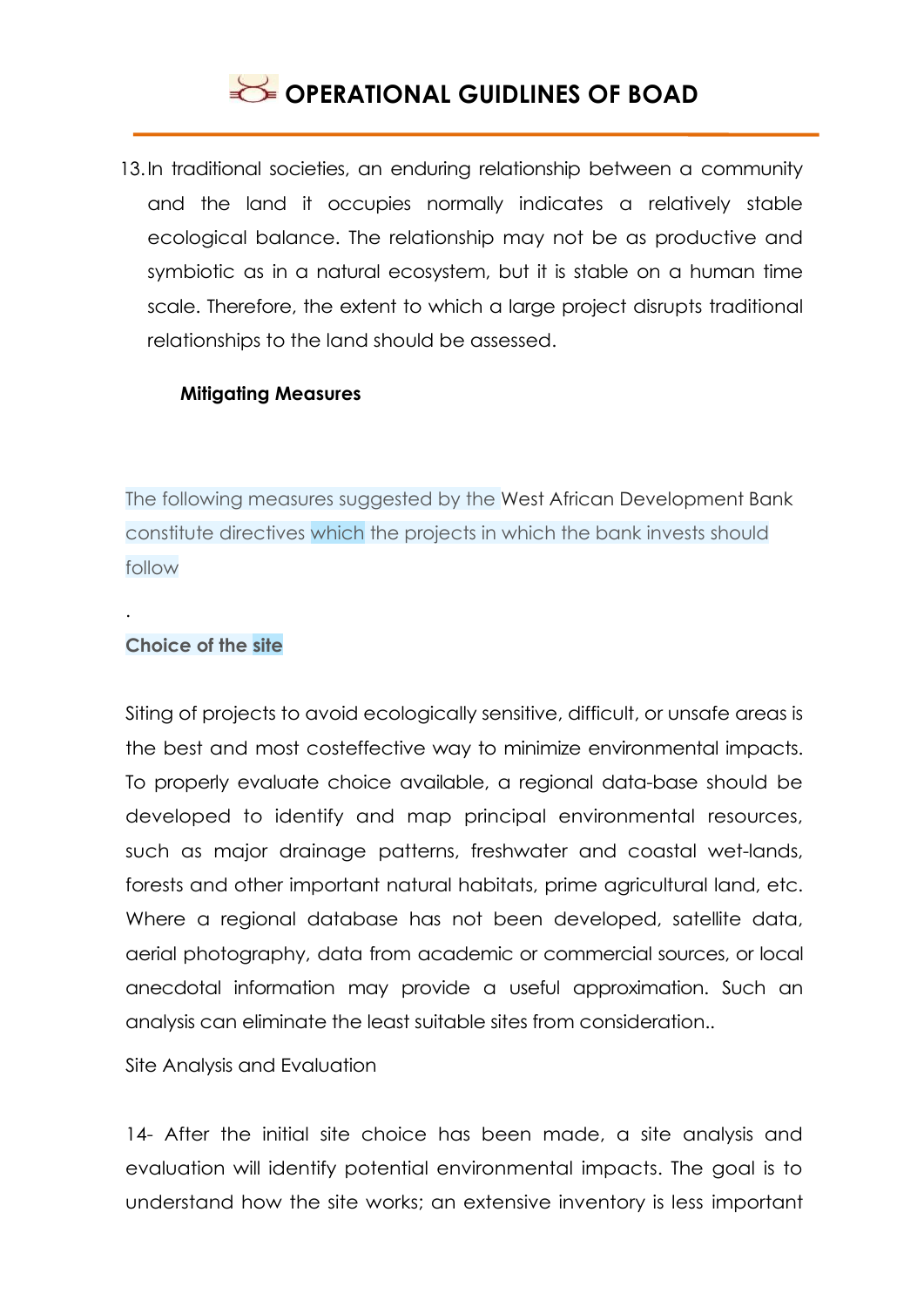than to understand the essential nature of the site. Usually, only a few factors are critical to providing this basic overview of the site terrain, water regimen, soils and vegetation. However, a good topographic base map, with equidistant curves of 60 cm, is essential to site analysis and should be required on all projects.

Flexibility strategies

10.15.

11. Once the site analysis and evaluation is complete, there are several possible approaches for ensuring that a project is environmentally sound. Regulations for the protection of environmental quality are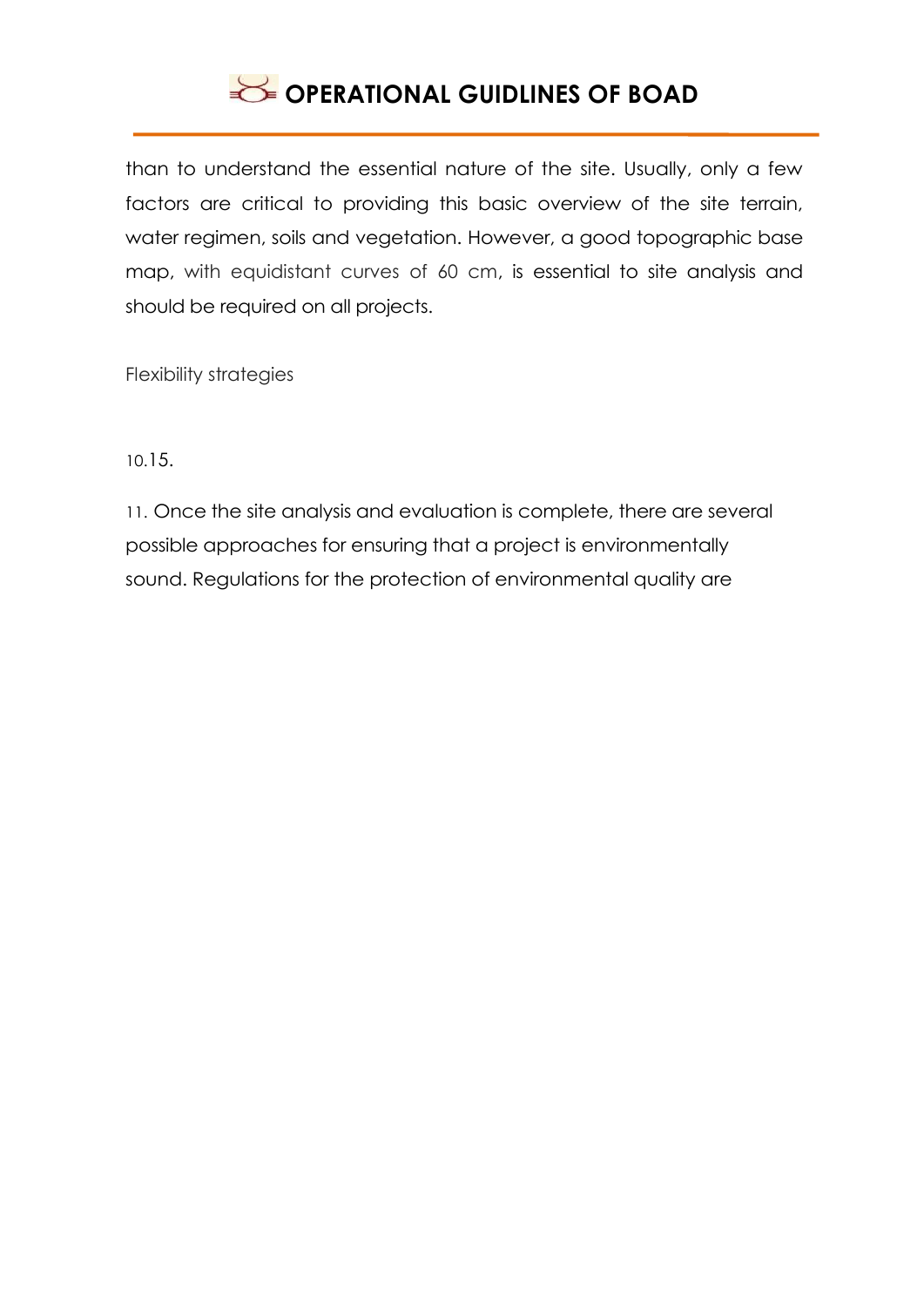necessary, but at best, they can ensure only that minimum standards are achieved. A more effective approach is to design environmentally adaptive strategies that are built into the projects from the outset. Such strategies are derived from understanding and emulating natural models. Using permeable paving to allow percolation of water back into the soil, stabilizing steep slopes with vegetation, and treating wastewater with biological methods are examples of adaptive strategies that have been developed in recent years. Many others are possible and Assessments of environmental impacts should be designed to foster such innovative approaches..

This type of adaptive approach may be limited by the flexibility of local regulations, working customs, cultural expectations and affordable costs. However, experience has shown that it is invariably more cost effective than more conventional methods, once an appropriate idea is understood and accepted. For example, the preservation and use of natural drainage patterns for new projects, in lieu of piped or concrete channels with curbs and inlets, has been shown to improve flood control while lowering costs substantially. Such techniques following natural models gain economically because they require less maintenance usually.

Simplified site development guidelines to assist the developer and designer work with the site's natural characteristics should be written for all projects. The goal is to integrate environment awareness into the entire design of the project, minimizing the need for costly after-the-fact mitigation measures.

Design and Planning Standards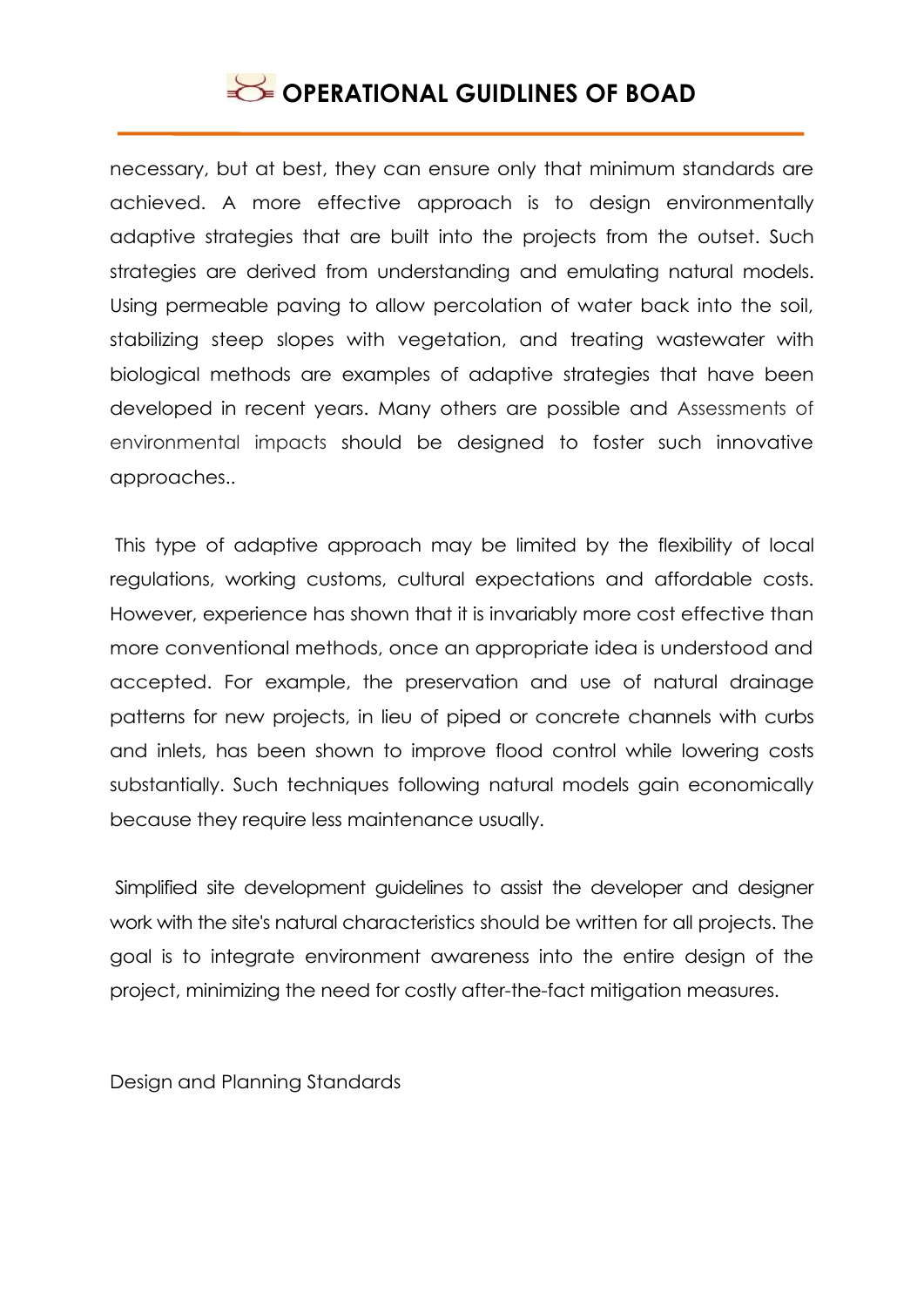18. Evaluation of design and planning standards applied to a project may also be necessary to achieve environmentally sustainable performance, particularly if innovative adaptive strategies are to be encouraged. Building and planning standards in many developing countries were originally based on models from the industrial countries, and may be inappropriate. Standards for street widths, set backs, etc., may be overly generous, forcing consumption of too much land and increasing costs for roads and services. Reducing such requirements, provided open space setasides are made to conserve critical environmental areas, should prove economical and environmentally beneficial as well, since less land is consumed per unit.: Management, Training, and Monitoring

16. Planners, designers, engineers, public officials in charge of project regulation and execution, developers and contractors should be educated to the environmental problems caused by many conventional development practices. Training is also required in effective site evaluation, for which an ecological perspective is needed. The person(s) conducting the EA should be familiar with the basic natural habitats of the region. After a project is complete, residents, managers, maintenance people and local officials, should be instructed in the purpose of its design and its recommended maintenance. Simplified guidelines for operation and maintenance should be distributed to encourage continuing support and understanding of the design and to build a sense of community in the new project.

Monitoring of environmental conditions is necessary to ensure that systems continue to operate as they were designed. Such monitoring requirements should be identified during the Assessments of environmental impacts, e.g., testing the quality of groundwater where wells are in use. Technical and institutional capability for monitoring should be established or strengthened as necessary, as part of the project requirements.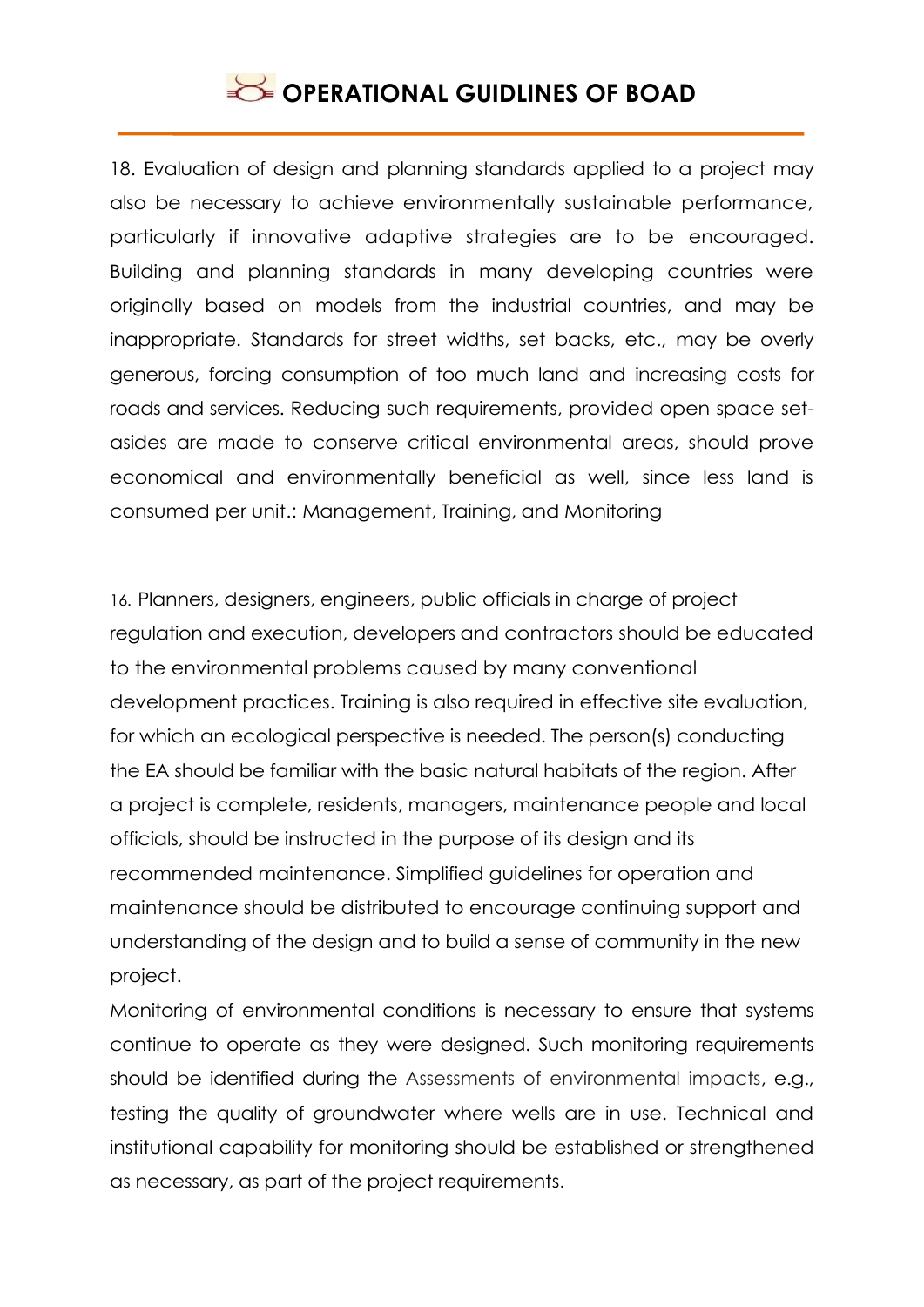Agency Coordination .

Since environment has not been of great concern to governments in the past, environmental responsibilities are often fragmented between many different agencies. The trend has been to approach this problem by forming new environmental departments (e.g., ministries) in the government. The existence of such agencies will not necessarily ensure environmental quality. They may need to be supplemented with environmental units in the implementing ministry (e.g., the ministry of (housing) and at the site. Above all, effectiveness can be greatly enhanced by building grass-roots understanding and support in the affected communities and NGOs

| Potential negative      | <b>Mitigating Measures</b>                         |
|-------------------------|----------------------------------------------------|
| impacts                 |                                                    |
|                         |                                                    |
| direct impacts          |                                                    |
|                         |                                                    |
| 1. Displacement of land | Ensure that the siting of the project is done in a |
| uses                    | consensual manner and meets the regulatory         |
|                         | requirements for land use in the country, find     |
|                         | adequate alternatives to pre-occupation of the     |
|                         | land                                               |

Table 1. Impacts of large housing development and mitigation measures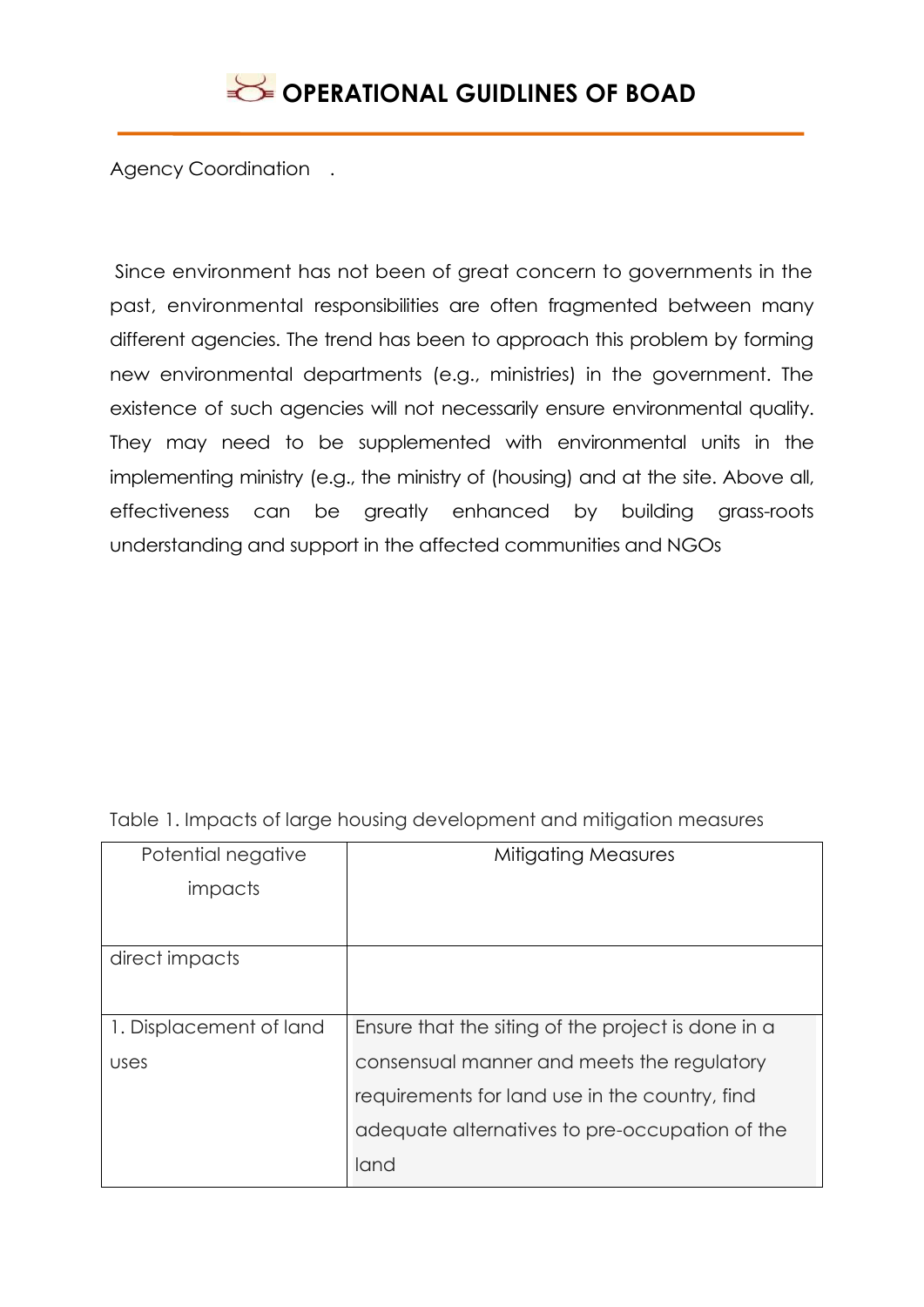

|                           | • Review standards of planning and design to         |
|---------------------------|------------------------------------------------------|
|                           | ensure that they are adapted to local conditions     |
|                           | and avoid unnecessary waste land.                    |
|                           |                                                      |
|                           |                                                      |
| 2. Destruction of         | Identify and protect fragile ecosystems or           |
| environmentally sensitive | international magnitudes (large forest areas, major  |
| areas.                    | water bodies and wetlands, habitats of rare or       |
|                           | endangered species, etc.) by laws, ensuring that     |
|                           | they will not put threatened by the project          |
|                           | location.                                            |
| 3. People exposed to      | Ensure that the project site is not located in the   |
| danger caused by          | following locations                                  |
| natural conditions.       | • floodplain importance                              |
|                           | • flooded coastal areas                              |
|                           | • unstable ground conditions or bad basement         |
|                           | • land containing a high concentration of salt       |
|                           | • land subject to landslides                         |
|                           | • excessively wet or steep places                    |
|                           | • where the presence of disease vectors pose a       |
|                           | danger and regions where natural danger occur        |
|                           | Develop plans adapted to the conditions it is not    |
|                           | possible to move the project.                        |
|                           |                                                      |
| 4. Populations exposed    | Identify and avoid areas become dangerous due        |
| to anthropogenic risks    | to human activities such as land filled in the land  |
|                           | where the basement is used, groundwater and          |
|                           | mineral deposits, oil, etc., and therefore are prone |
|                           | to subsidence.                                       |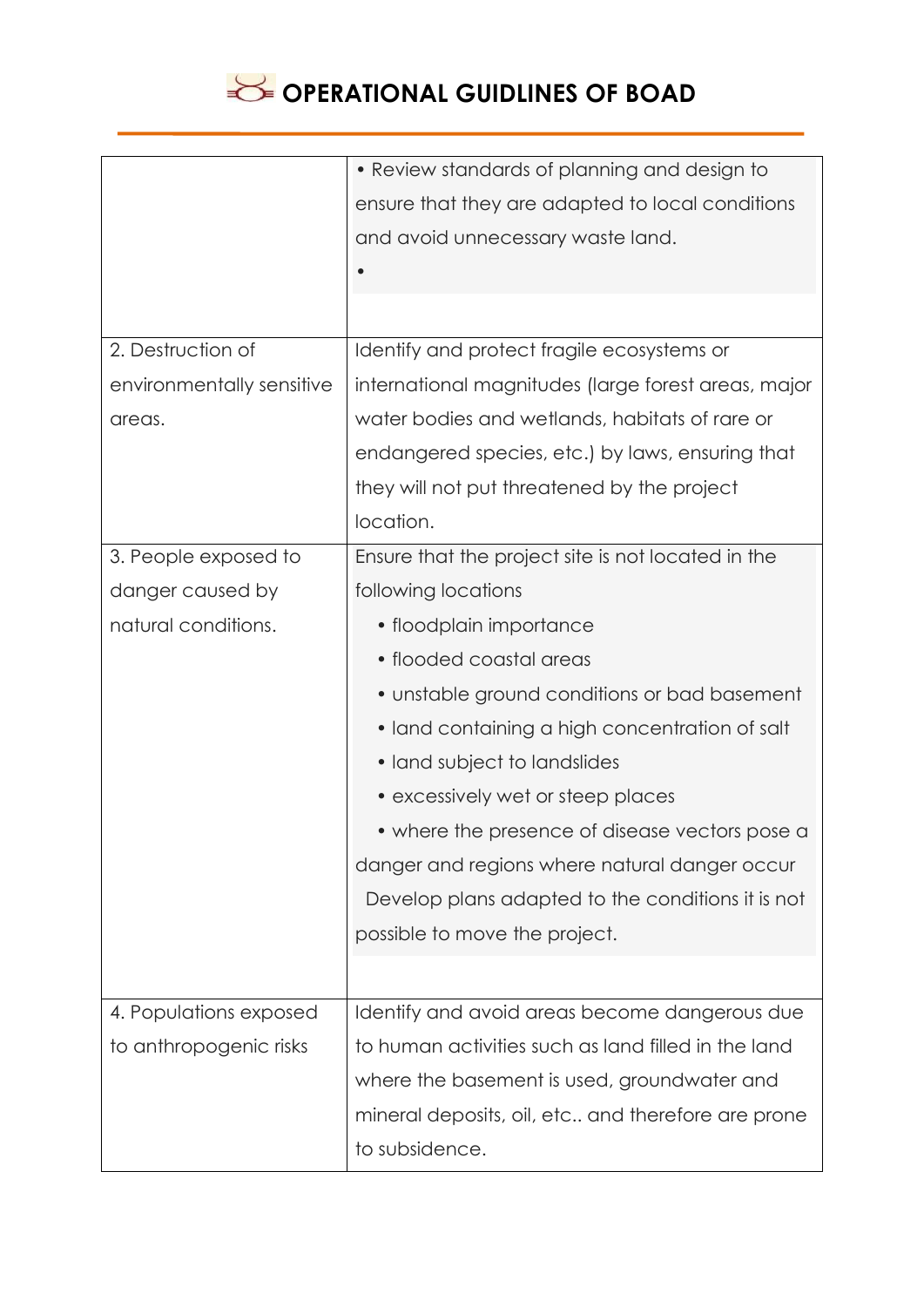|                             | • Know the locations likely to be spilled or were     |
|-----------------------------|-------------------------------------------------------|
|                             | dumped solid waste, or toxic liquids.                 |
|                             | • Inspect the site using appropriate geotechnical     |
|                             | and chemical techniques.                              |
|                             | • Ensure that the financial provisions and technical  |
|                             | skills are available to overcome some problems.       |
|                             | • Investigate other possible locations                |
| 5. Populations exposed      | • Ensure that the location is away from these         |
| to air pollution, water     | sources.                                              |
| and noise generated by      | • Do not locate major sources of air pollution that   |
| certain types of uses of    | produce, for example, clouds of smoke blown by        |
| adjacent or nearby land.    | the wind.                                             |
|                             | • Identify cones noise around airports, major         |
|                             | roads, etc                                            |
|                             | • Provide sufficiently large buffer zones between     |
|                             | residential areas of pollution sources.               |
|                             | • Take steps to reduce, if possible, the pollution at |
|                             | the source by building, for example, noise barriers   |
|                             | along the expressways.                                |
|                             | • Investigate other possible locations.               |
| 6. Populations exposed      | 6. • Find other locations if existing sources of      |
| to air pollution due to the | pollution are difficult to control.                   |
| location of the land in an  | • Establish, in addition, a project that is           |
| area subject to frequent    | accompanied by methods of heating, cooking,           |
| reversals barometer.        | etc which are non-polluting. If not consider other    |
|                             | locations                                             |
| 7. Disaggregation of        | Ensure that the displacement takes place in an        |
| existing communities.       | appropriate and consensual manner,                    |
|                             |                                                       |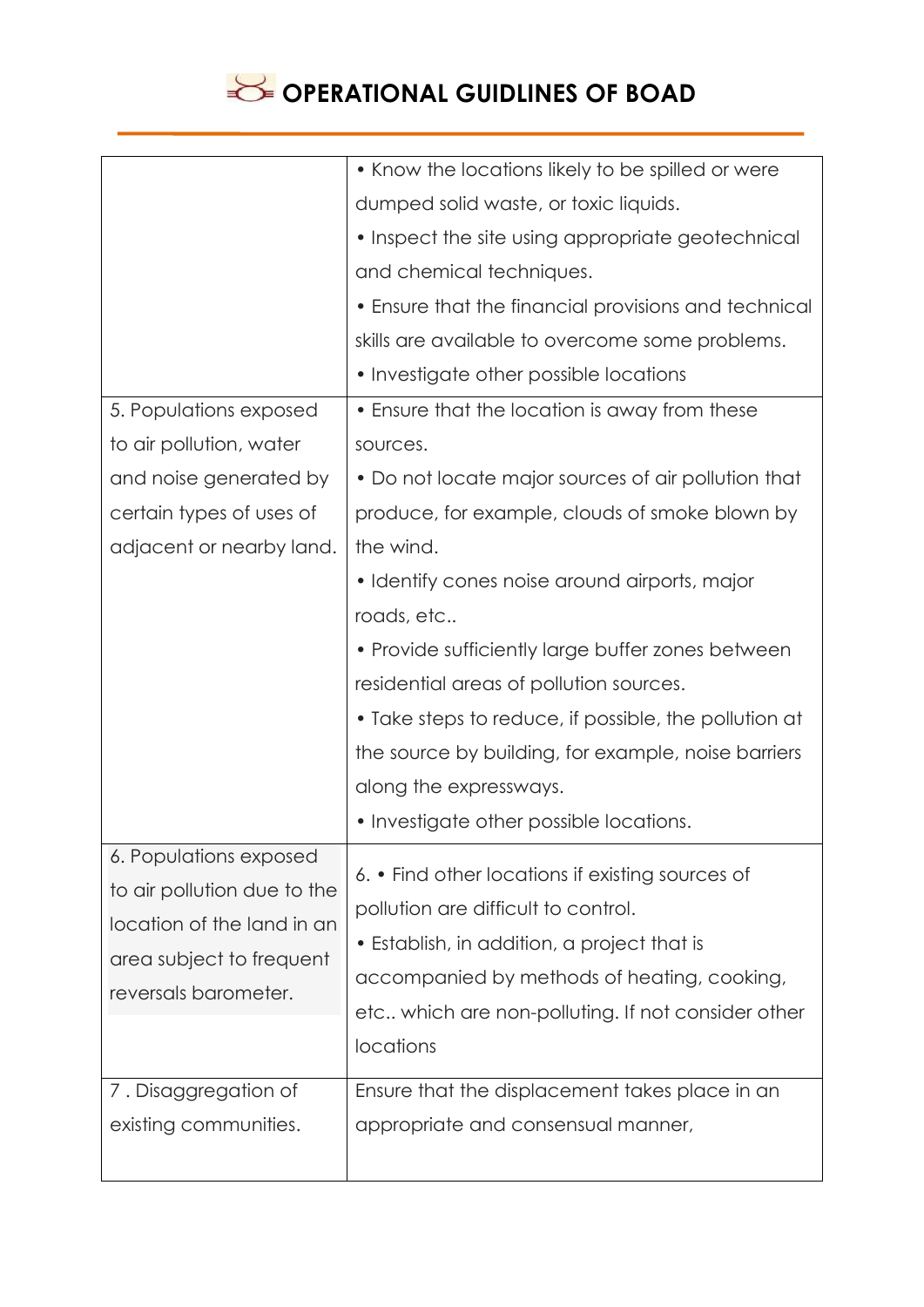| 8. Destruction of       | • Consider alternative or provide for the               |
|-------------------------|---------------------------------------------------------|
| historical or cultural  | protection of historic sites culturally rich locations. |
| heritage                | • Adapt the project design to include the               |
|                         | historical and cultural heritage.                       |
| 9. Overloading of       | • Coordinate all planning programs and                  |
| infrastructure and      | objectives for the region.                              |
| services in place       | • Improve, where possible, existing infrastructure      |
|                         | and services.                                           |
|                         | • Consider other possible locations                     |
| 10. Excessive depletion | • Examine, if possible, the ability of local resources  |
| of resources such as    | and industries to manage large construction and         |
| timber or heat and      | development                                             |
| pressure on local       | • Select materials and develop project design           |
| industries, brick, for  | using criteria based on local conditions and            |
| example.                | resources available in the region.                      |
|                         | • Develop techniques for using materials and            |
|                         | energy with maximum efficiency.                         |
|                         | • Encourage the creation of anthropological             |
|                         | studies of indigenous habits and technical              |
|                         | construction to integrate them into the project         |
|                         | design.                                                 |
|                         | • Import certain materials where local resources        |
|                         | are limited and the production capacity of the          |
|                         | industry is low                                         |
|                         |                                                         |
| Impacts on the location |                                                         |
| and the local           |                                                         |
|                         |                                                         |
|                         |                                                         |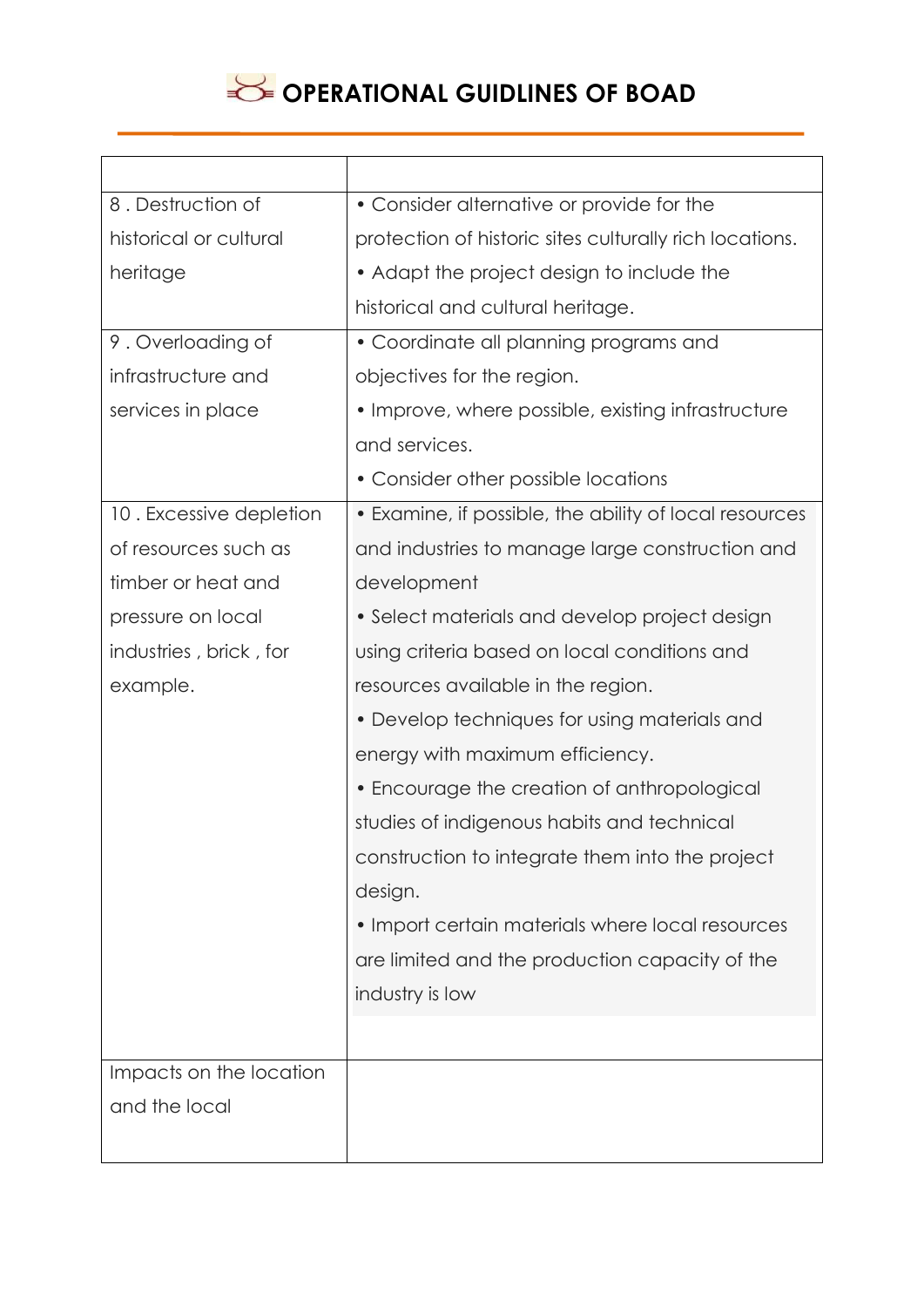| 11. Infringement of the    | • Determine, first, essential natural systems on the   |
|----------------------------|--------------------------------------------------------|
| community and              | site and its surroundings and then protect             |
| damage to adjacent         | preserving open spaces, rights of way, buffer          |
| properties due to a        | zones, etc                                             |
| disturbance of the         | • Adjust the set up structures to natural rather than  |
| natural environment and    | applying with rigid geometric structures               |
| in particular of the soil, |                                                        |
| vegetation and             |                                                        |
| drainage system (further   |                                                        |
| details are provided       |                                                        |
| below).                    |                                                        |
| 12. Accomodation           | Preserve and / or design the layout of green           |
| fragmentation leading to   | space network in order to meet the common              |
| their degradation          | natural features, the valleys of rivers, for example,  |
|                            | by creating spaces of local or regional scale.         |
| 13. Worsening flood        | • Protect existing drainage systems when the site is   |
| cycles / low flow,         | stable.                                                |
| increase of erosion and    | • Maintain vegetation, especially if it is intact      |
| siltation and              | natural habitats.                                      |
| degradation of             | Develop a plan for stormwater management that          |
| freshwater biota and       | takes into account the following:                      |
| riparian vegetation due    | • Reduce impervious surfaces as possible               |
| to increased water runoff  | • increase the infiltration capacity through the use   |
| issued by developed        | of areas of recharge                                   |
| areas                      | • • provide storm basins or retaining controlled       |
|                            | water outlet.                                          |
|                            |                                                        |
| 14. Depletion and / or     | • Use engineering techniques "soft" to stabilize soils |
| pollution of local         | and banks, through vegetation, for example (soil       |
| groundwater resources      | bioengineering) in preference to building              |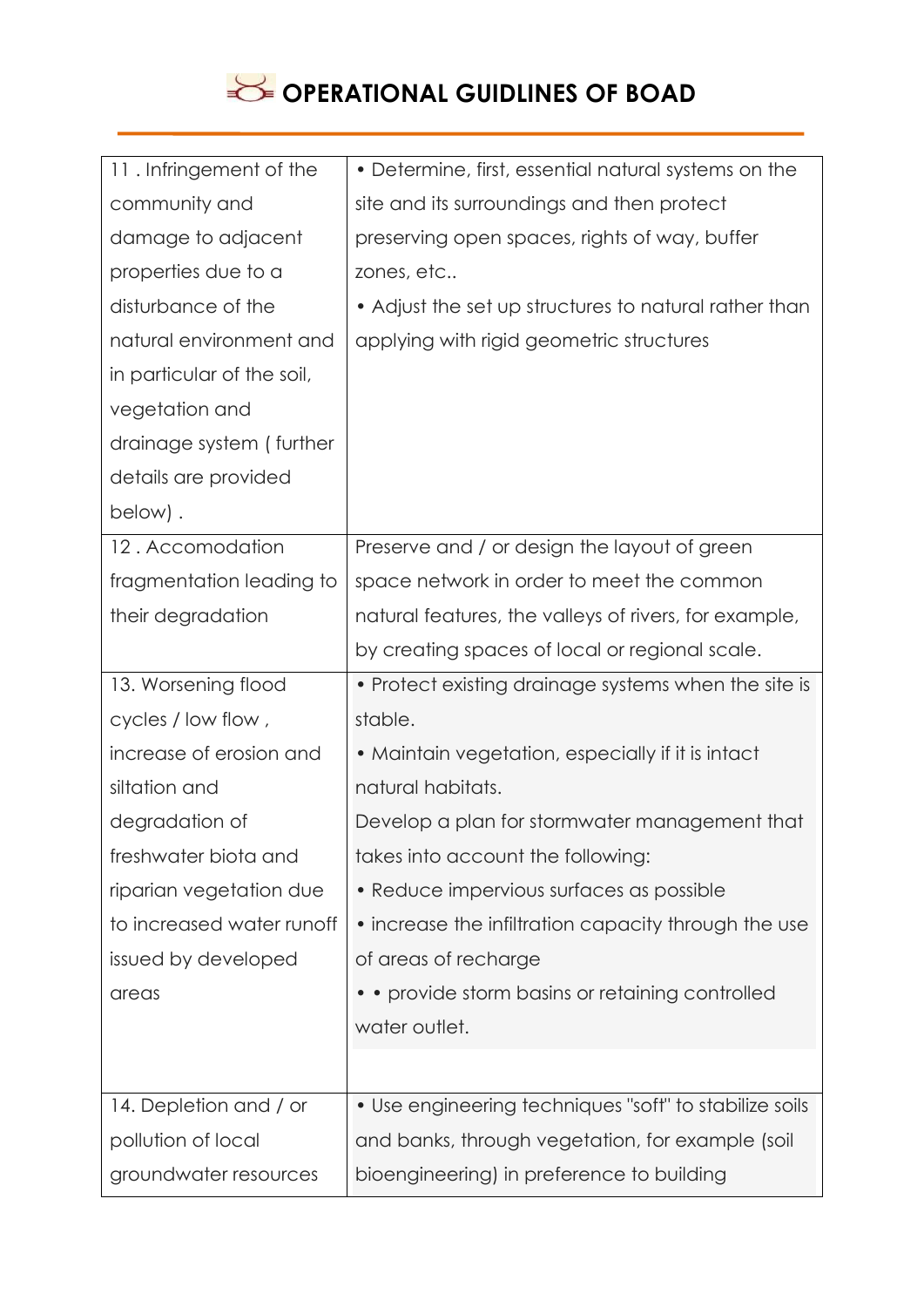

|                           | structures.                                            |
|---------------------------|--------------------------------------------------------|
|                           | • Avoid the use of open ditches, sprinklers or other   |
|                           | expensive irrigation techniques in order to develop    |
|                           | landscapes in areas with dry climate.                  |
|                           | • Use local vegetation including water demand is       |
|                           | lower, use the techniques of drip.                     |
|                           | • Make sure the soil is adapted to receive septic      |
|                           | tank or treatment system in a similar location.        |
|                           | • Develop centralized networks that prevent            |
|                           | leakage.                                               |
|                           | • Develop a system of stormwater management            |
|                           | as suggested above, using vegetation to retain,        |
|                           | renew and purify rainwater.                            |
|                           |                                                        |
| 15. Degradation of soil   | • Provide plans against erosion which are both         |
| cover by erosion,         | temporary (during construction) and permanent.         |
| clearing / destruction of | • Temporary control plans should include:              |
| soil structure caused by  | • filter sediment                                      |
| compaction                | • temporary pools with sediment traps                  |
|                           | • protection of exposed soil with mulch or seed        |
|                           | (on steep slopes, in particular)                       |
|                           | • the access of heavy equipment and materials          |
|                           | storage restriction to avoid soil compaction           |
|                           | • Permanent plans against erosion should focus on      |
|                           | establishing stable set of native vegetation.          |
|                           | • Ensure that the surface soil is on the site, cleared |
|                           | and set aside for future use rather than illegally     |
|                           | being evacuated from the scene.                        |
|                           |                                                        |
|                           |                                                        |